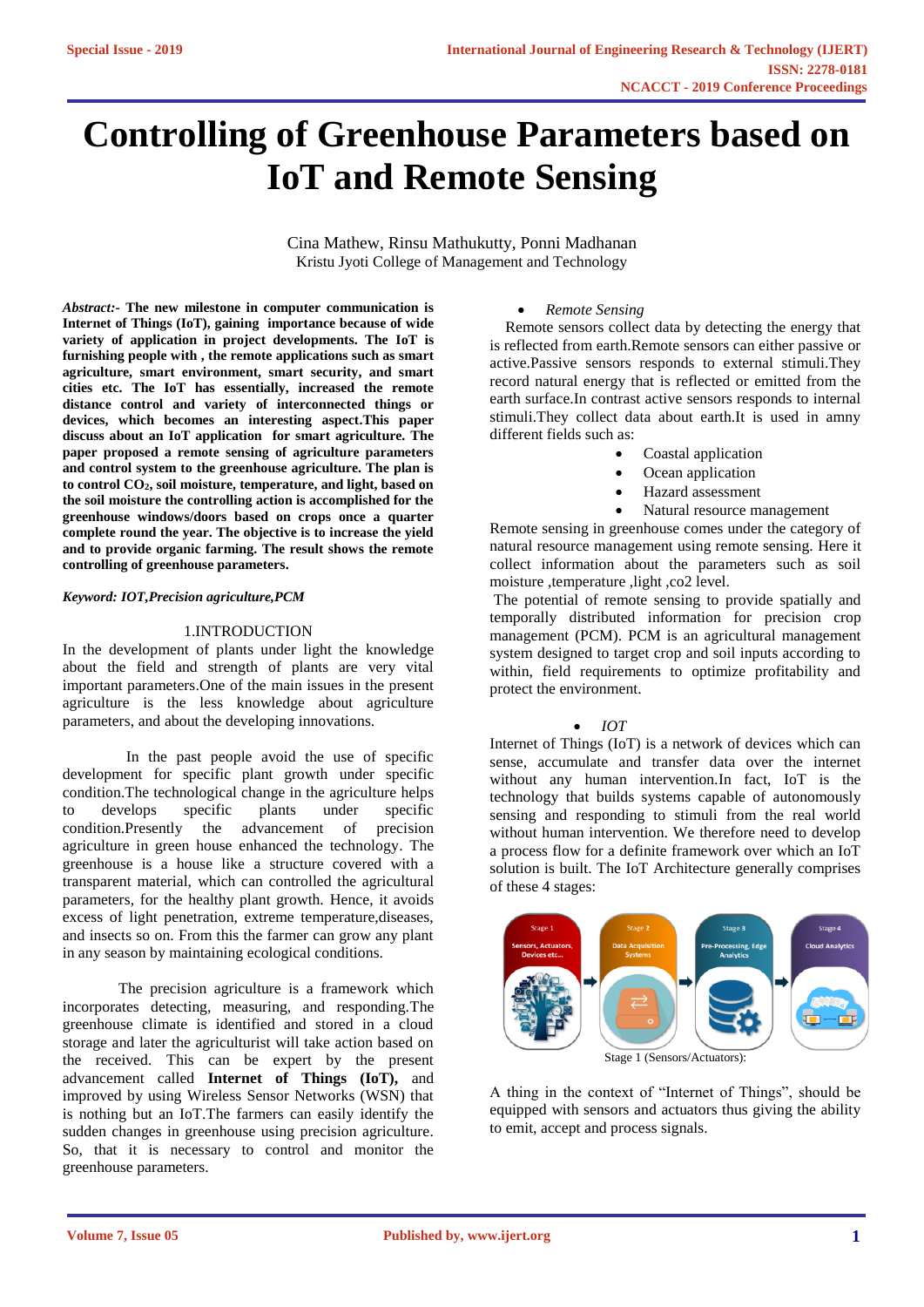#### *Stage 2 (Data Acquisition Systems):*

The data from the sensors starts in analogue form which needs to be aggregated and converted into digital streams for further processing. *Data acquisition systems* perform these data aggregation and conversion functions.

## *Stage 3 (Edge Analytics):*

Once IoT data has been digitized and aggregated, it may require further processing before it enters the data center, this is where Edge Analytics comes in.

## *Stage 4 (Cloud Analytics):*

Data that needs more in-depth processing gets forwarded to physical data centers or cloud-based systems.

The task of irrigation can be automated with the help of IoT. A set of sensors such as light,humidity,temperature can be used to continuously monitor the field conditions.

#### 2.RESEARCH METHODOLOGY

IT infrastructure [1] for agriculture consists of analysis part (computer network with software's) and storage devices. The information related to soil, temperature, crop

information etc. are collected using sensors and cameras. The collected information will be stored in storage devices and this will be analyzed in analyser part by agriculture experts. PDCA(Plan-Do-Check-Act) and cloud services can be used instead of deploying an IT infrastructure,where the information collected by different sensors and cameras is uploaded to the cloud for the analysis.

The solution[2] can be given to the farmers through SMS. The solution consists of client stub and a server stub. Server stub consists of group of application (message process, query process, database and analytical process) which receive the queries from client stub and deliveries the data to the client stub. The server stub contains the information about crop,fertilizers, water management, protection, and weather etc.

A system using technological development in wireless sensor networks that is Programmable System on Chip (PSOC)[3], which can monitor and control greenhouse parameter of precision agriculture by conducting several experiments. The design of this system is to avoid irregular distribution of water to the crops in the field.The potential transpiration rate is important for healthy plant growth if it falls below the potential value ,it is due to the variations in soil moisture level.

 A wireless sensor network[4] is as an alternative and efficient way to solve the agriculture issues for monitoring agriculture parameters such as temperature, humidity, etc., for the précised agriculture methods. Here, the focus is on the hardware and network architecture, and software process control for the precision agriculture system.

 A control system[5] for an intelligent farming composed mainly two parts in Intelligent Farming (IF) that is sensor system and control system used to monitor and control the farm field. The new technology used for this is Internet of Things (IoT) to monitor and control useful information from the farm field to the owner/farmer.

Through the introduction of IoT based precision agriculture framework for greenhouse. The concentration is to give field data that is remotely controlled greenhouse agriculture parameters, to the agriculturists from long distance, and controlling can be made for the greenhouse windows/doors to roll on/off.The agriculturists can avoid physical visit to the fields. For this utilized an IoT kit with internet connection which comprises of an electronic devices and different sensors.

*Block diagram*



## • *Greenhouse*

The main purpose of a greenhouse is securing a reasonable amount of heat and water vapors so that warmth and humidity is maintained within the greenhouse.

## • *IoT kit*

IoT kits are hardware kits that are designed for the rapid development of IoT solutions. Developer kits bundle a microcontroller or single-board computer and compatible components that you can use to prototype your IoT devices. IoT developer kits often include components such as breadboards, jumper wires, expansion boards, power supplies, batteries, sensors, and actuators.

The IoT kit utilized here is comprises of a 32 bit on chip processor and Wi-Fi microcontroller framework. It additionally comprises of various sensors. The detected analog information from the sensors are given to the processor to change into digital form. The digital values can be seen on the personal computer.

## • *Relay logic circuit*

Relay logic is a method of implementing combinational logic in electrical control circuits by using several electrical relays wired in a particular configuration.. It is a low powered electrical network with required input and output. The input may be a control relay or a switch. It is used to control DC motor direction in clockwise and anticlockwise direction.